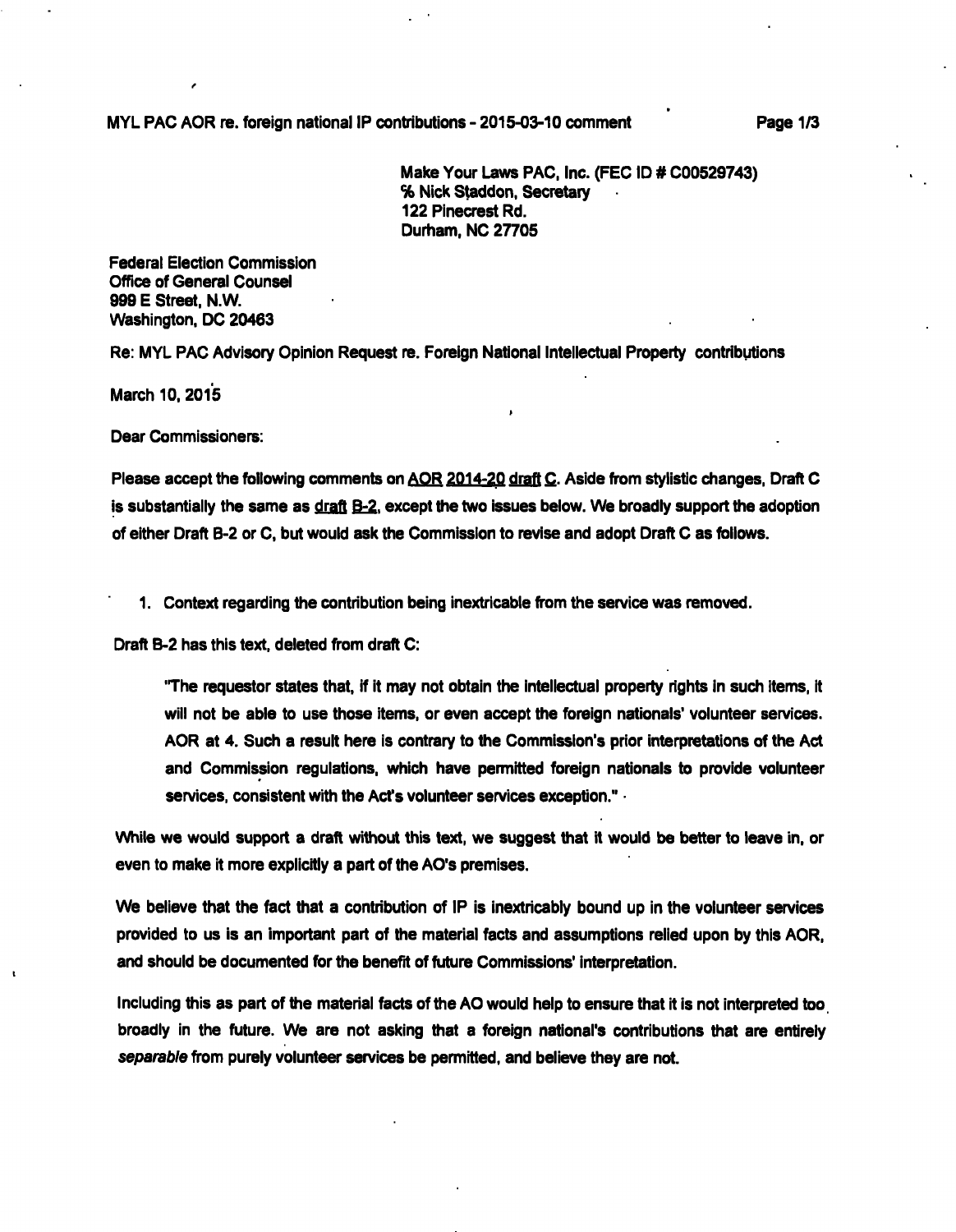**2. Draft C's statement of federal preemption drops discussion of legislative history and adds an interpretation of 11 CFR 110.20.** 

**We agree with the Commission's drafts B-2 and C with regard to federal preemption. We have no position regarding the discussion or omission of legislative history.** 

**Our only point of concem Is technical. Draft C adds this language:** 

**"Consistent with congressional Intent, and In light of the uniqueness of the foreign national prohibition, the Commission interprets the definition of "donation' in H C.F.R. § 110.20 as essentially equivalent to the definition of "contribution."'** 

**Though we agree In principle, we suggest that the Commission employ consistent definitions throughout Its analysis.** 

- **A. The phrase "the definition of 'contribution'" should be followed by a regulatory citation to the**  definition referred to (e.g. 11 CFR 100.51(a)).
- B. 'Contribution' appears in 11 CFR 110.20 itself, right next to 'donation'. They cannot be defined **to mean the same thing.**

**Equating the two words would make either 'donation' or 'contribution' surplusage — both in 11 CFR 110.20 and 2 USC 44le(a)(l1(AV The Commission should not consider equivalent two terms that Congress has distinguished.** 

**Equating 'contribution' with 'donation' could also cause confusion regarding other parts of the Commissions' regulations (e.g. between In-kind contributions and monetary donations).** 

C. 11 CFR 110.20(a)(2): "Donation has the same meaning as in 11 CFR 300.2(e)."

11 CFR 300.2(e): "Donation. For purposes of part 300, donation means a payment, gift, **subscription, loan, advance, deposit, or anything of value given to a person, but does not Include contributions."** 

**The language quoted above conflicts with this regulatory definition, which explicitly excludes**  'contributions'. The Commission could of course amend 110.20(a)(2) by rulemaking, but we believe **that that Is unnecessary.**